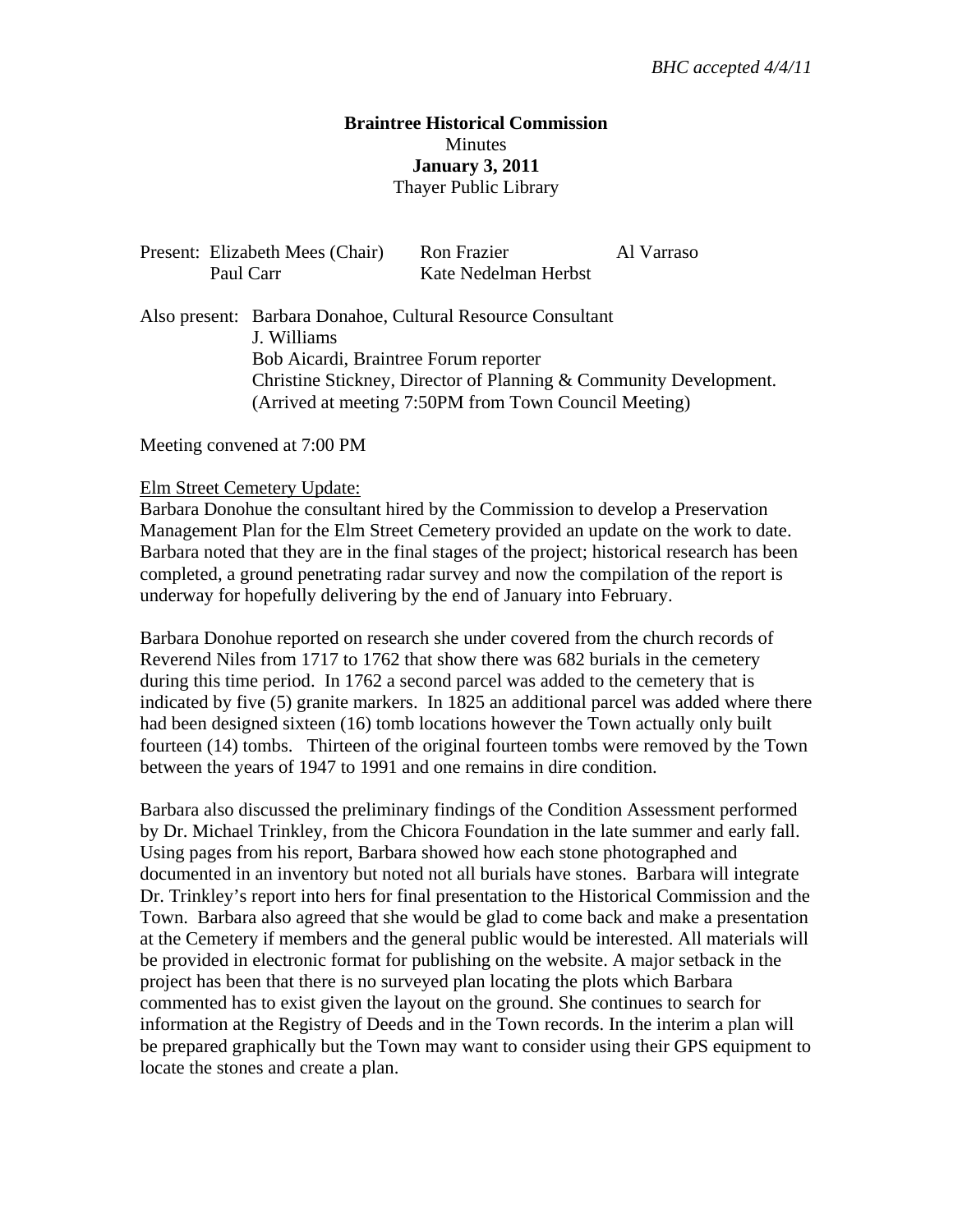Page 2 BHC Minutes 1-3-11

Elizabeth Mees questioned when the Historical Commission can expect the report to be done and Barbara responded she hopes end of January or February at the latest. Paul Carr asked if she uncovered individual family deeds. Barbara responded yes there some but there others that she assumes the deeds were never recorded. She did note to members that her research uncovered that there were at least thirteen Negros buried in the cemetery which was highly unusual given the time period and that is of interest to Mass Historical. Ron Frazier questioned a particular location where he had witnessed stones laying on the grounds. Barbara was aware of the area but couldn't confirm beneath the ground definitively. Barbara did note that the cemetery has loss a substantial amount of its historical character and the remaining rhododendron is one of the last original species in the cemetery and care should be given to its future protection. In addition Dr. Trinkley will be making recommendations on the vegetative restoration. Barbara did caution restoration of the cemetery will be costly and many times once these reports are completed it is disheartening to learn Towns do not move forward – she stressed this is the role of the Historical Commission. Elizabeth Mees thanked Barbara for coming to the meeting and expressed the excitement of the Commission to review the report once provided to them and Barbara Donohue left the meeting at 8PM.

### Upcoming regional workshop – C. Skelly

Elizabeth Mees noted that the announcement of the upcoming workshop on January 24, 2011 was in the Boston Globe. Christine Stickney reported that the announcement went to the local media and cable – she also noted cable is unsure they can cover it since there is a School Committee meeting that same night. Letters have been drafted to neighboring communities to the Historical Commissions and societies inviting them to the workshop. Members discussed possible handouts, presentation boards etc for the meeting. Members also asked Christine to invite the councilors and the Mayor.

# Gallivan House Progress report:

Christine provided members with a draft report prepared by Mr. MacMillan, their peer consultant for the inclusion of the Gallivan House and park into the local historic district. Members were asked to review it and provide comments/revisions back to her before 1/24/11. She and Mr. MacMillan will be meeting with Chris Skelly before the workshop to hopefully discuss it for submission to MHC. Christine felt it may be possible to hold the public hearing in March if MHC seems to have no problems with its inclusion.

### Historic Inventory Forms:

Christine noted that this is relative to the CPA request for funding. Elizabeth Mees showed members a poster board of locations throughout the town of historic structures that would demonstrate the need for the forms. She will be adding some additional work to the board and returning to the CPA committee at a future meeting to answer many of their questions. Christine noted that with every CPA historical project it must meet two criteria: 1) resource is listed or eligible for listing in the state register of historic places or